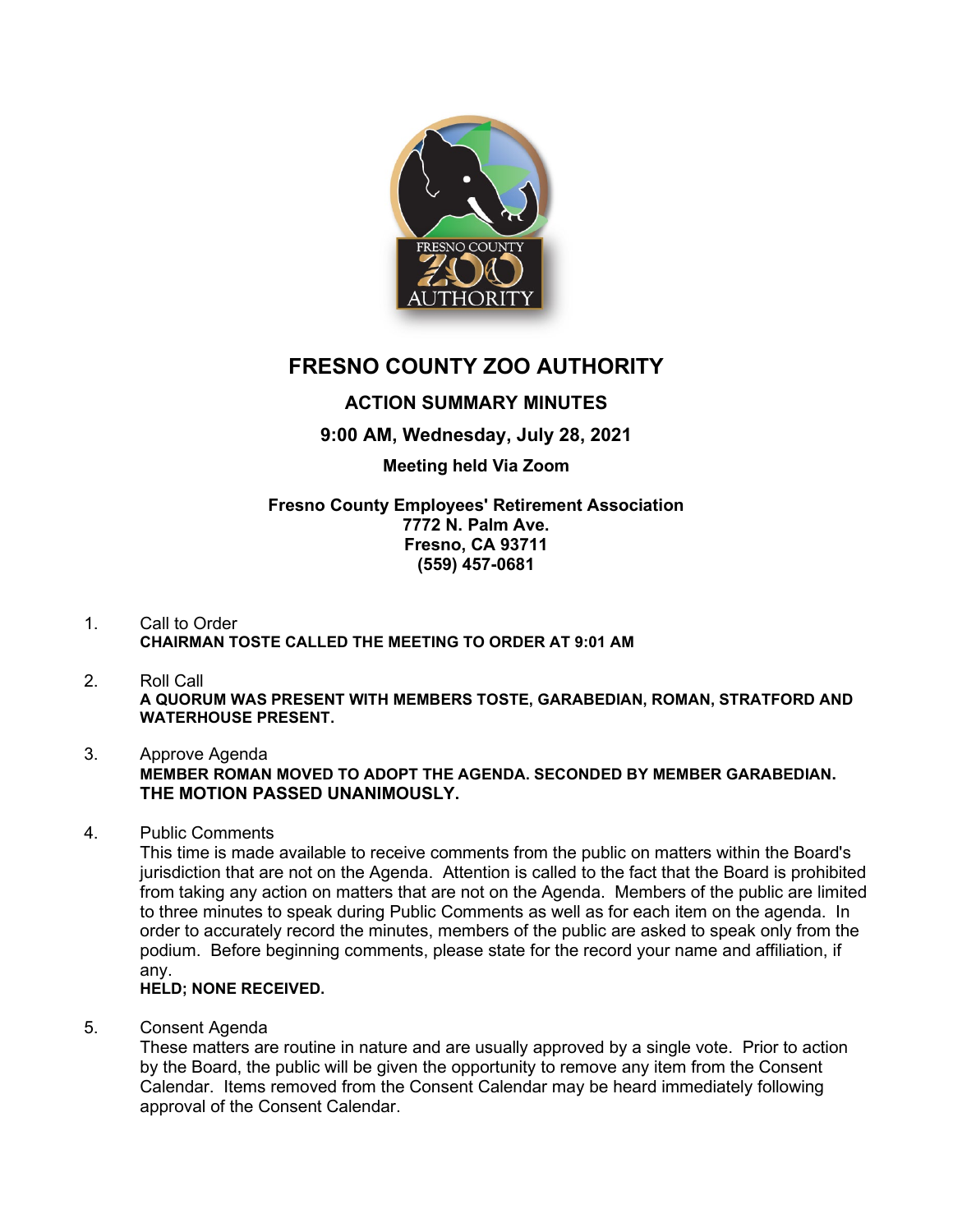- a. Review and approve minutes of June 30, 2021
- b. Review and approve payment of County of Fresno invoice for Professional and Specialized Services in the amount of \$2,232.99 for services through June 2021
- c. Receive Treasurer's Reports for May, June and Quarter ended June 2021

#### **MEMBER WATERHOUSE MOVED FOR APPROVAL OF THE CONSENT AGENDA ITEMS SECONDED BY MEMBER ROMAN. THE MOTION PASSED UNANIMOUSLY**

- 6. Receive Fresno Chaffee Zoo Director's report **RECEIVED. DIRECTOR JON DOHLIN REPORTED ON CURRENT PROJECTS: KINGDOM OF ASIA, ZOOPLEX AND AMBASSADOR ANIMAL COMPLEX.**
- 7. Receive Fresno Chaffee Zoo Corporation May 2021 Year-to-Date Financial Report and June 2021 Early Insights **RECEIVED. INTERIM CFO NORA CROW REPORTED ON MAY 2021 AND JUNE 2021 REVENUES AND EXPENDITURES.**
- 8. Receive Fresno Chaffee Zoo Corporation 2020 Annual Audit from Moss Adams **RECEIVED. ERIN GOLDFARB WITH MOSS ADAMS REVIEWED THE UNQUALIFIED AUDIT REPORT THROUGH DECEMBER 2020 AND REPORTED FINDINGS.**
- 9. Approve Fresno Chaffee Zoo Corporation's request for Measure Z Capital funds totaling \$248,347 for design through construction documents for modifications to the Greater One Horned Rhino Exhibit located within the Kingdoms of Asia Project **MEMBER WATERHOUSE MOVED FOR APPROVAL OF THE FUNDING FOR THE DESIGN THROUGH CONSTRUCTION DOCUMENTS. SECONDED BY MEMBER GARABEDIAN. THE MOTION PASSED UNANIMOUSLY.**
- 10. Approve next meeting date

Dates include:

Wednesday, August 25, 2021 Wednesday, September 29, 2021 Wednesday, October 27, 2021

**CHAIRMAN TOSTE MOVED TO CANCEL THE AUGUST 25, 2021 MEETING WITH THE NEXT MEETING TO BE HELD ON SEPTEMBER 29, 2021. MOTION APPROVED BY MEMBER GARABEDIAN. SECONDED BY MEMBER WATERHOUSE. THE MOTION PASSED UNANIMOUSLY.**

- 11. Receive staff reports **HELD; NONE RECEIVED.**
- 12. Chair's comments **CHAIRMAN TOSTE WAS HAPPY WITH OUTCOME OF TODAY'S MEETING.**
- 13. Board Member comments **MEMBER GARABEDIAN ASKED FOR CLARIFICATION OF THE DATE FOR SAFARI NIGHT AND IF IT WOULD BE IN PERSON. DIRECTOR JON DOHLIN REPORTED THAT SAFARI NIGHT WAS SCHEDULED FOR SEPTEMBER 17, 2021 AND WOULD BE OPEN.**